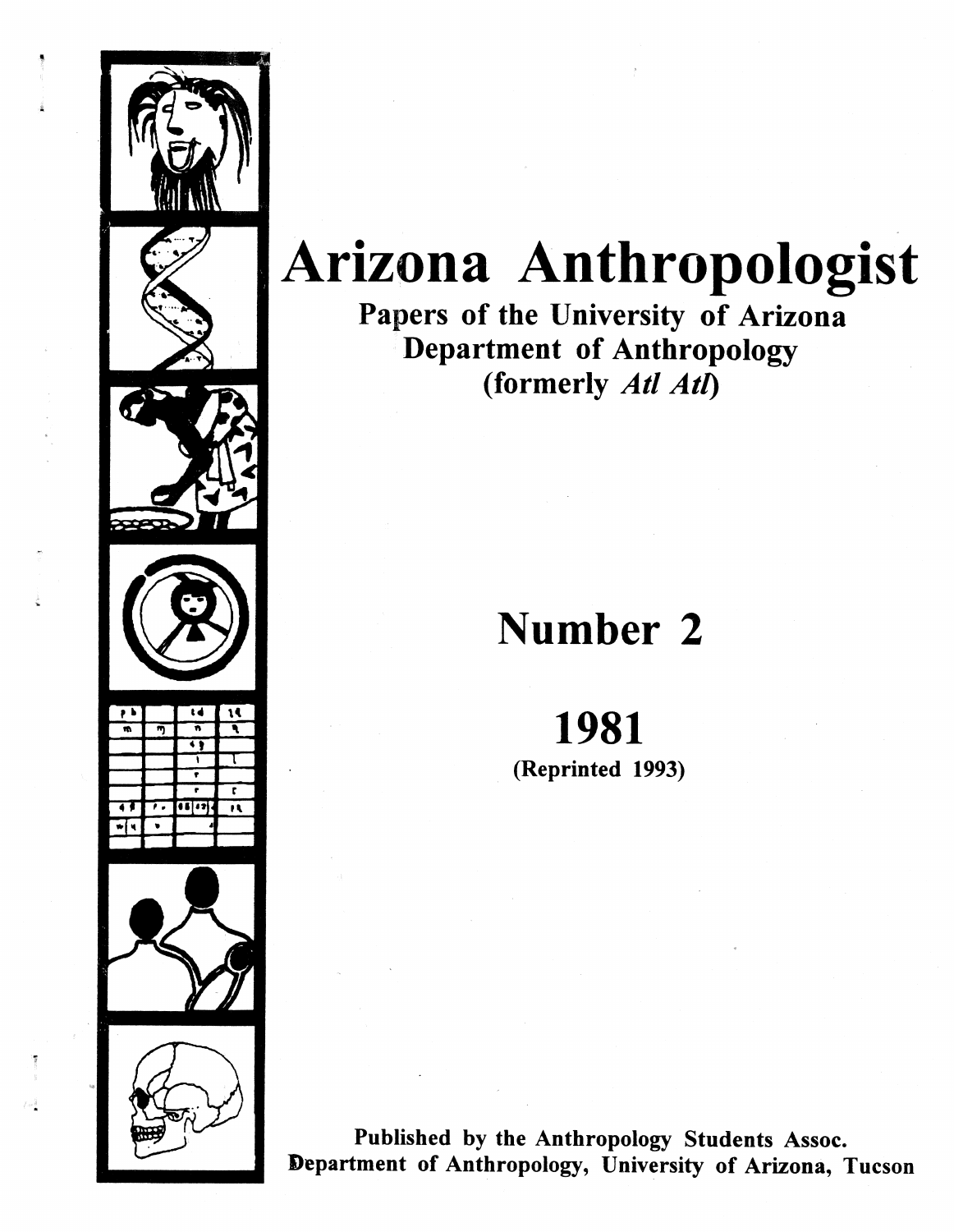Atlati: Occasional Papers Number Two The University of Arizona 1981

edited by Edward Staskj John Andresen

\* \* —S

ISSN 0275-3553 Copyright 1981 Library of Congress, Washington,

 $\subset$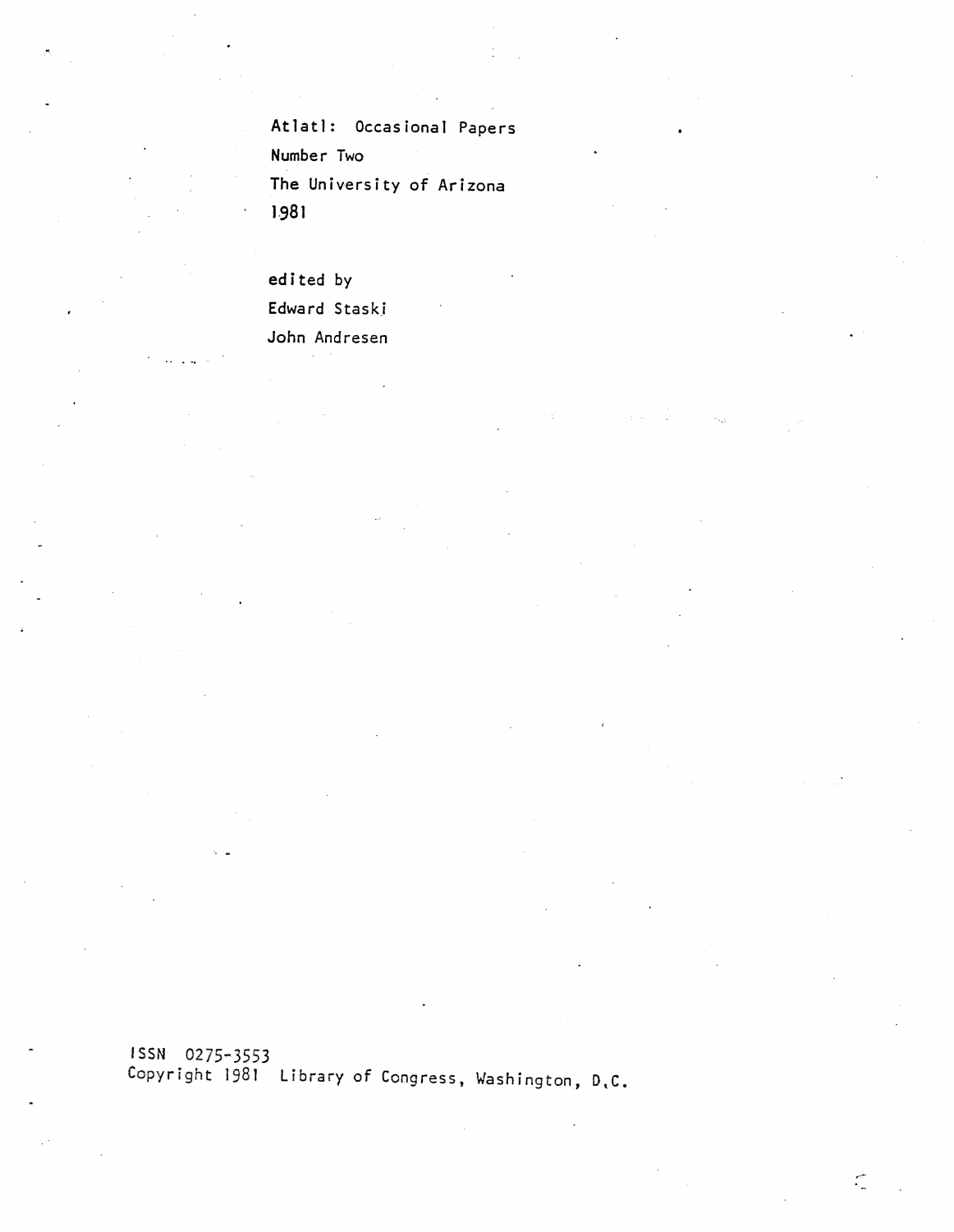efforts to produce this issue of the occasional papers series. The editors especially wish to thank the Associated Students of the the state of the state of the state of the sta University of Arizona (ASUA) for continued financial support of this publication. Their interest in the series makes it possible for anthropology s tudents at the University of Arizona to disseminate results of the ir research. Ultimate responsibility for the Atlati rests with the members of the Anthropology Club of the University of Arizona. A number of individuals and organizations combined their

a time when total enrollment at the University of Arizona was barely 2,700 students By 1944, anthropology students recognized the need for communicat ing news about activities and research programs to students in the field, friends, alumni, and overseas members who were caught up in war. Molly Kendall (Thompson) suggested Atlatl as the newsletter title, with the idea that the newsletter like its namesake could tra vel farther and more efficiently than any of its predecessors. For its first three years the Atlatl was produced by an arcane process called Hectography, which involves a series of a I ternate The Anthropology Club began in 1941 with a dozen members at boiling-cooling cycles of purple and amber gelatin mixtures.

since that time, the Atlati has gone through various stages of technological refinement and changes in academic orientation, including than the publication of dissertation reviews and evaluation of current research. The appearance last year of the occasional papers series reflects both the need for a vehicle for student research results and the recognition that publication, like research, might be **brought** to fulfillment on an irregul an, unpredictable basis.

University of Arizona anthropology students intend to continue this series through the support of the Anthropology Club, under whose aegis the Atlatl is published. The editors and Club members hope that the series will continue to grow and provide a reliable and reputable outlet for professional anthropological research.

> Edward Staski Department of Anthropology University of Arizona Tucson, Arizona

John Andresen Department of Anthropology University of Arizona Tucson, Arizona